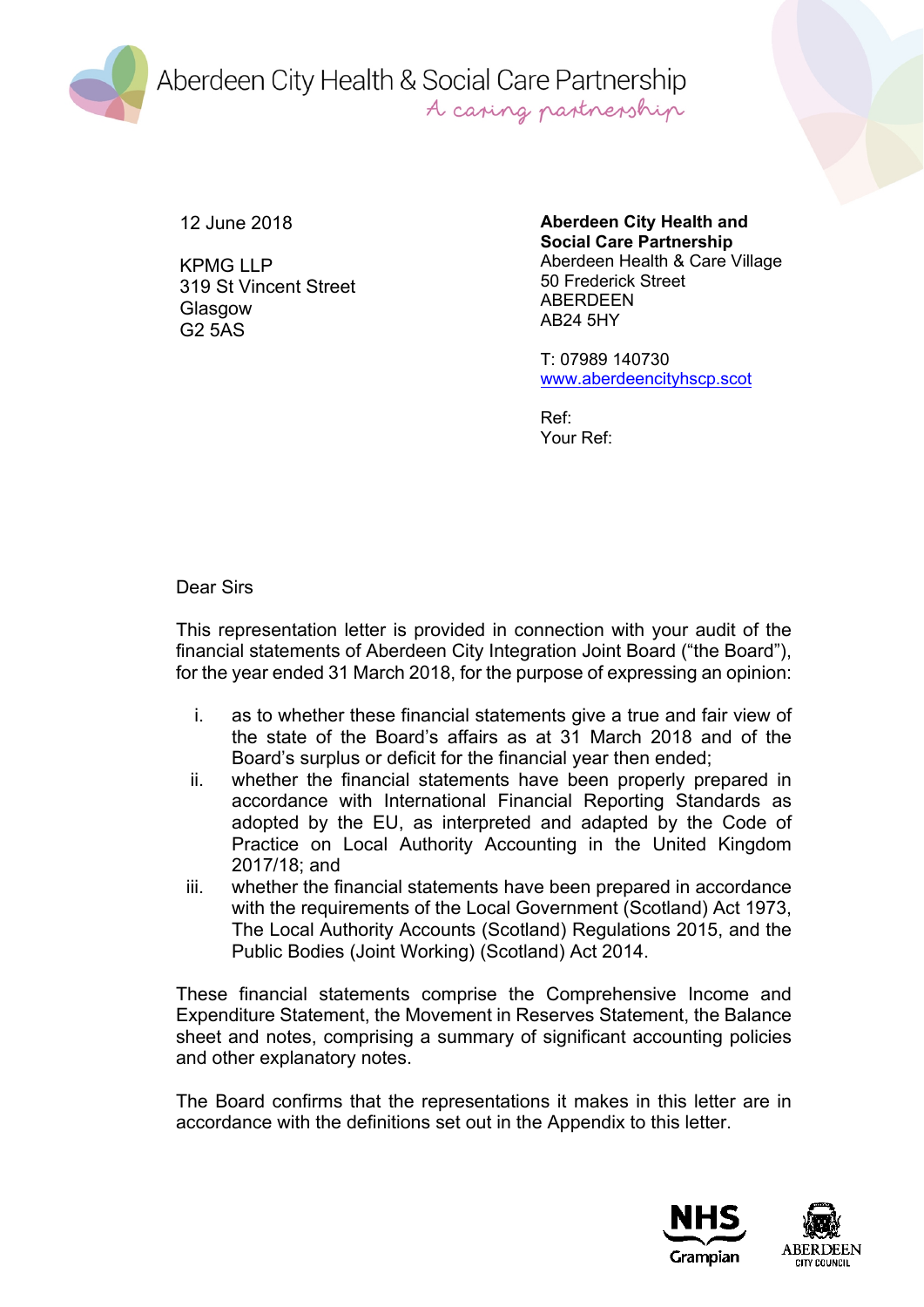

Aberdeen City Health & Social Care Partnership A casing partnership

The Board confirms that, to the best of its knowledge and belief, having made such inquiries as it considered necessary for the purpose of appropriately informing itself:

## **Financial statements**

- 1. The Board has fulfilled its responsibilities, as set out in the terms of the audit engagement dated 31 May 2016, for the preparation of financial statements that:
	- i. give a true and fair view of the state of the Board's affairs as at the end of its financial year and of its surplus or deficit for that financial year;
	- ii. have been properly prepared in accordance with International Financial Reporting Standards as adopted by the EU ("IFRSs"), as interpreted and adapted by the Code of Practice on Local Authority Accounting in the United Kingdom 2016/17; and
	- iii. have been prepared in accordance with the requirements of the Local Government (Scotland) Act 1973, The Local Authority Accounts (Scotland) Regulations 2015, and the Public Bodies (Joint Working) (Scotland) Act 2014.

The financial statements have been prepared on a going concern basis.

- 2. Measurement methods and significant assumptions used by the Board in making accounting estimates, including those measured at fair value, are reasonable.
- 3. All events subsequent to the date of the financial statements and for which IAS 10 *Events after the reporting period* requires adjustment or disclosure have been adjusted or disclosed.

#### **Information provided**

- 4. The Board has provided you with:
	- access to all information of which it is aware, that is relevant to the preparation of the financial statements, such as records, documentation and other matters;
	- additional information that you have requested from the Board for the purpose of the audit; and
	- unrestricted access to persons within the Board from whom you determined it necessary to obtain audit evidence.
- 5. All transactions have been recorded in the accounting records and are reflected in the financial statements.

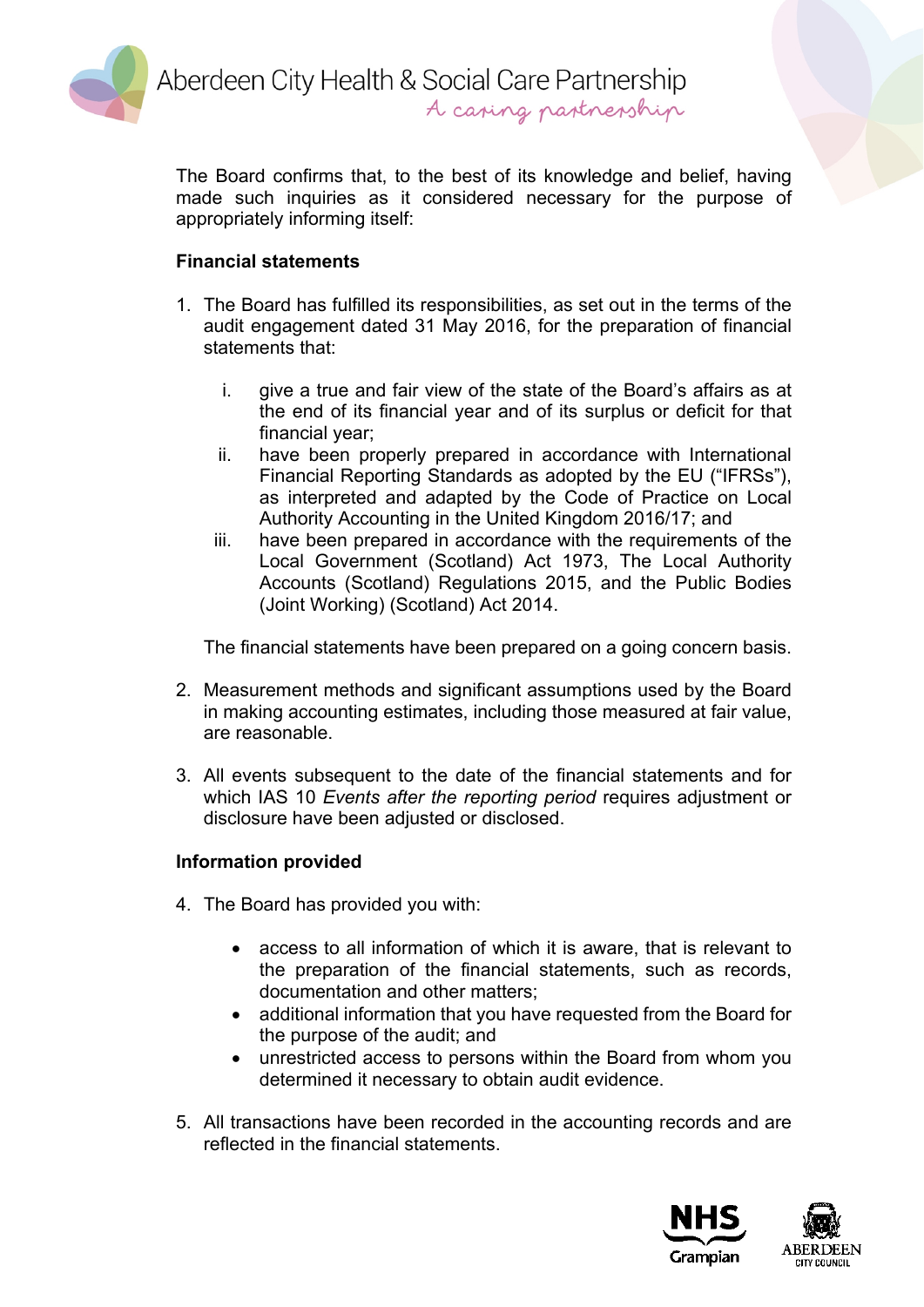

- 6. The Board confirms the following:
	- i) The Board has disclosed to you the results of its assessment of the risk that the financial statements may be materially misstated as a result of fraud.

Included in the Appendix to this letter are the definitions of fraud, including misstatements arising from fraudulent financial reporting and from misappropriation of assets.

- ii) The Board has disclosed to you all information in relation to:
	- a) Fraud or suspected fraud that it is aware of and that affects the Board and involves:
		- management;
		- employees who have significant roles in internal control; or
		- others where the fraud could have a material effect on the financial statements; and
	- b) allegations of fraud, or suspected fraud, affecting the Board's financial statements communicated by employees, former employees, analysts, regulators or others.

In respect of the above, the Board acknowledges its responsibility for such internal control as it determines necessary for the preparation of financial statements that are free from material misstatement, whether due to fraud or error. In particular, the Board acknowledges its responsibility for the design, implementation and maintenance of internal control to prevent and detect fraud and error.

- 7. The Board has disclosed to you all known instances of non-compliance or suspected non-compliance with laws and regulations whose effects should be considered when preparing the financial statements.
- 8. The Board has disclosed to you and has appropriately accounted for and/or disclosed in the financial statements, in accordance with IAS 37 *Provisions, Contingent Liabilities and Contingent Assets*, all known actual or possible litigation and claims whose effects should be considered when preparing the financial statements.
- 9. The Board has disclosed to you the identity of the Board's related parties and all the related party relationships and transactions of which it is aware. All related party relationships and transactions have been appropriately accounted for and disclosed in accordance with IAS 24 *Related Party Disclosures*.

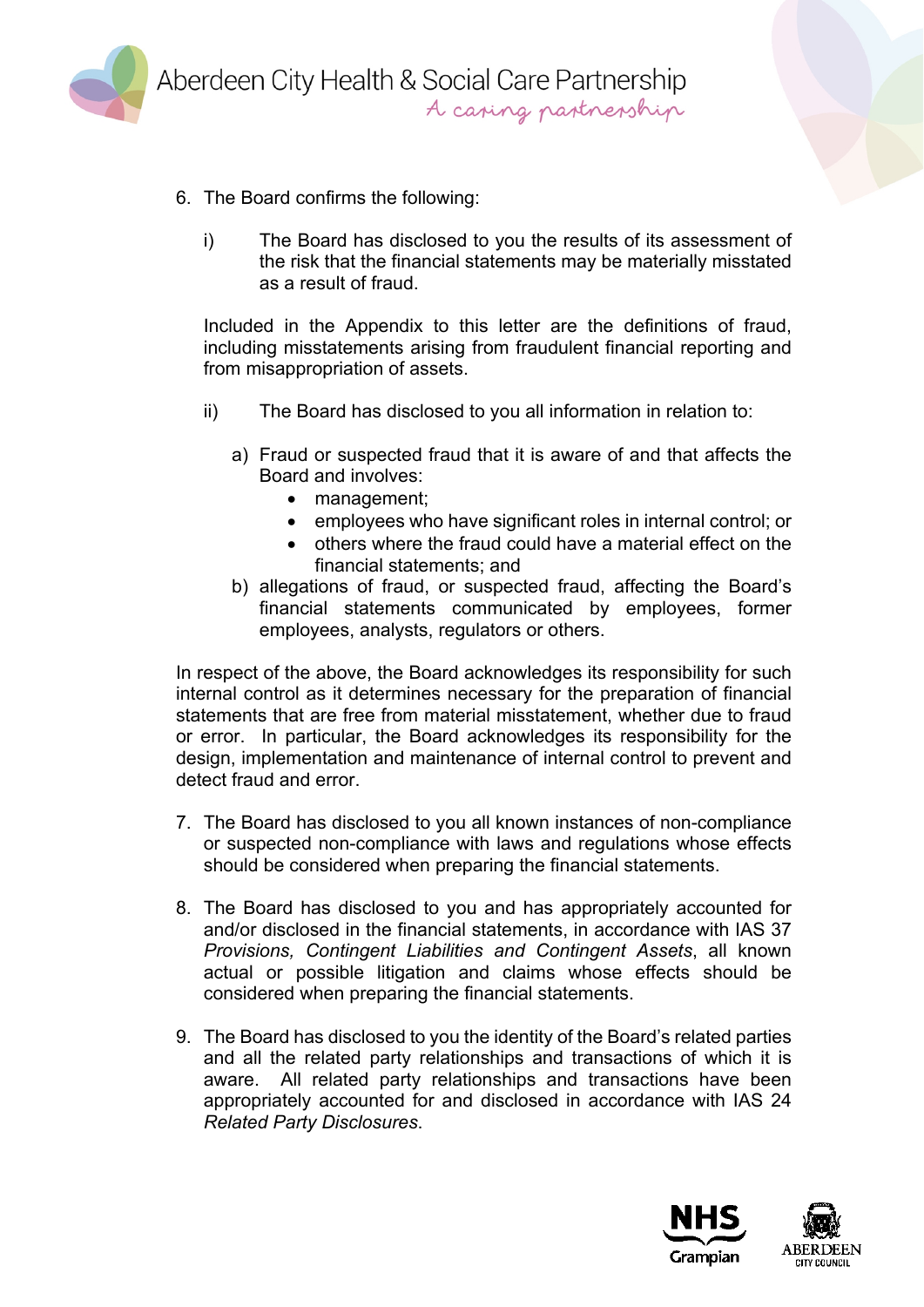

Aberdeen City Health & Social Care Partnership A caping partnership

Included in the Appendix to this letter are the definitions of both a related party and a related party transaction as we understand them and as defined in IAS 24.

10.The Board confirms that:

- a) The financial statements disclose all of the key risk factors, assumptions made and uncertainties surrounding the Board's ability to continue as a going concern as required to provide a true and fair view.
- b) No events or conditions have been identified that may cast significant doubt on the ability of the Board to continue as a going concern.

This letter was tabled and agreed at the meeting of the Audit and Performance Systems Committee on 12 June 2018.

Yours faithfully,

ALEX STEPHEN Chief Finance Officer

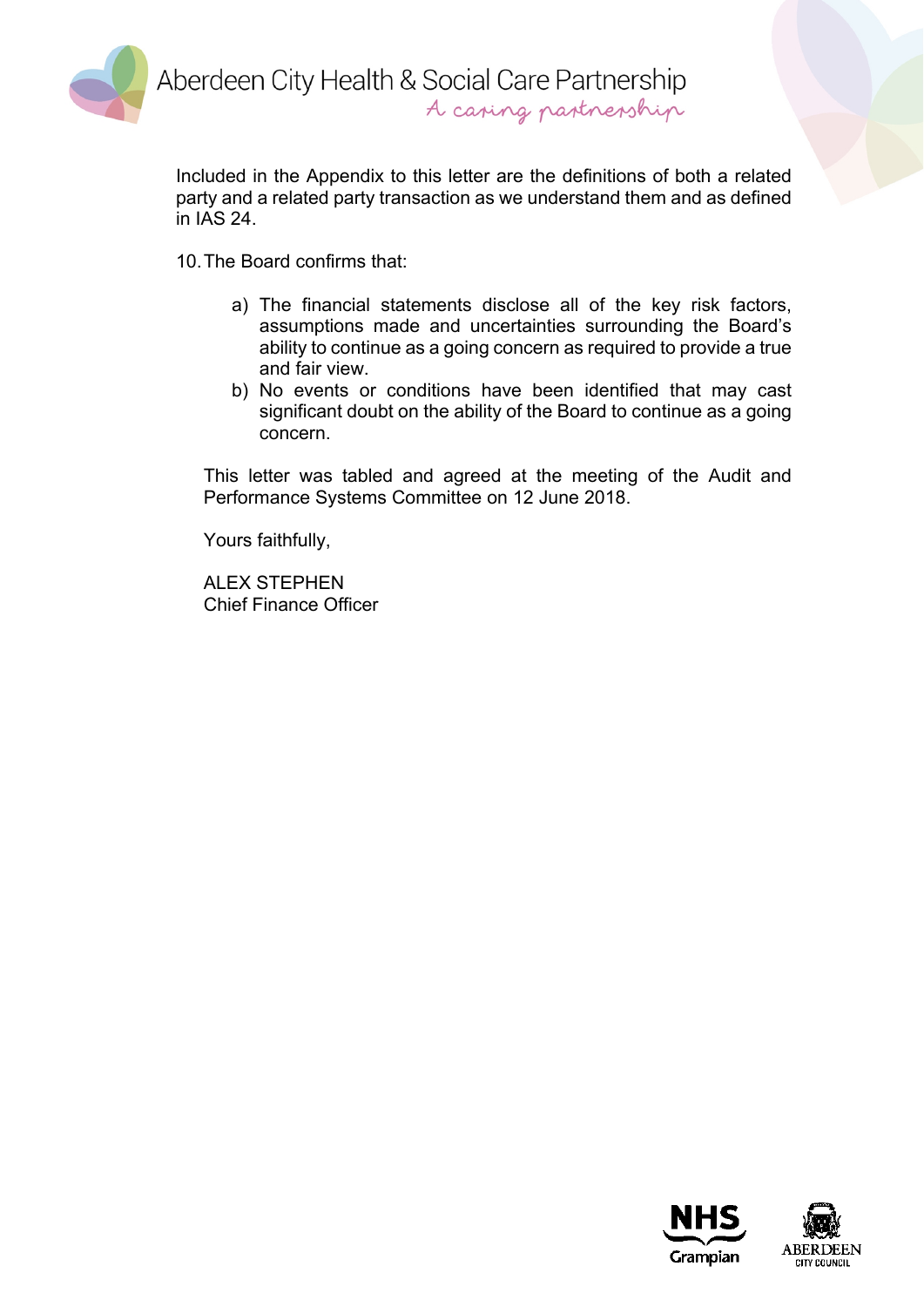Aberdeen City Health & Social Care Partnership A casing pastnesship



## **Appendix to the Board Representation Letter of Aberdeen City Integration Joint Board: Definitions**

# **Financial Statements**

IAS 1.10 states that "a complete set of financial statements comprises:

- a statement of financial position as at the end of the period;
- a statement of profit or loss and other comprehensive income for the period;
- a statement of changes in equity for the period;
- a statement of cash flows for the period;
- notes, comprising a summary of significant accounting policies and other explanatory information;
- comparative information in respect of the preceding period as specified in paragraphs 38 and 38A; and
- a statement of financial position as at the beginning of the preceding period when an entity applies an accounting policy retrospectively or makes a retrospective restatement of items in its financial statements, or when it reclassifies items in its financial statements in accordance with paragraphs 40A-40D.

An entity may use titles for the statements other than those used in this Standard. For example, an entity may use the title 'statement of comprehensive income' instead of 'statement of profit or loss and other comprehensive income'."

## **Material Matters**

Certain representations in this letter are described as being limited to matters that are material.

IAS 1.7 and IAS 8.5 state that:

"Material omissions or misstatements of items are material if they could, individually or collectively, influence the economic decisions that users make on the basis of the financial statements. Materiality depends on the size and nature of the omission or misstatement judged in the surrounding circumstances. The size or nature of the item, or a combination of both, could be the determining factor."

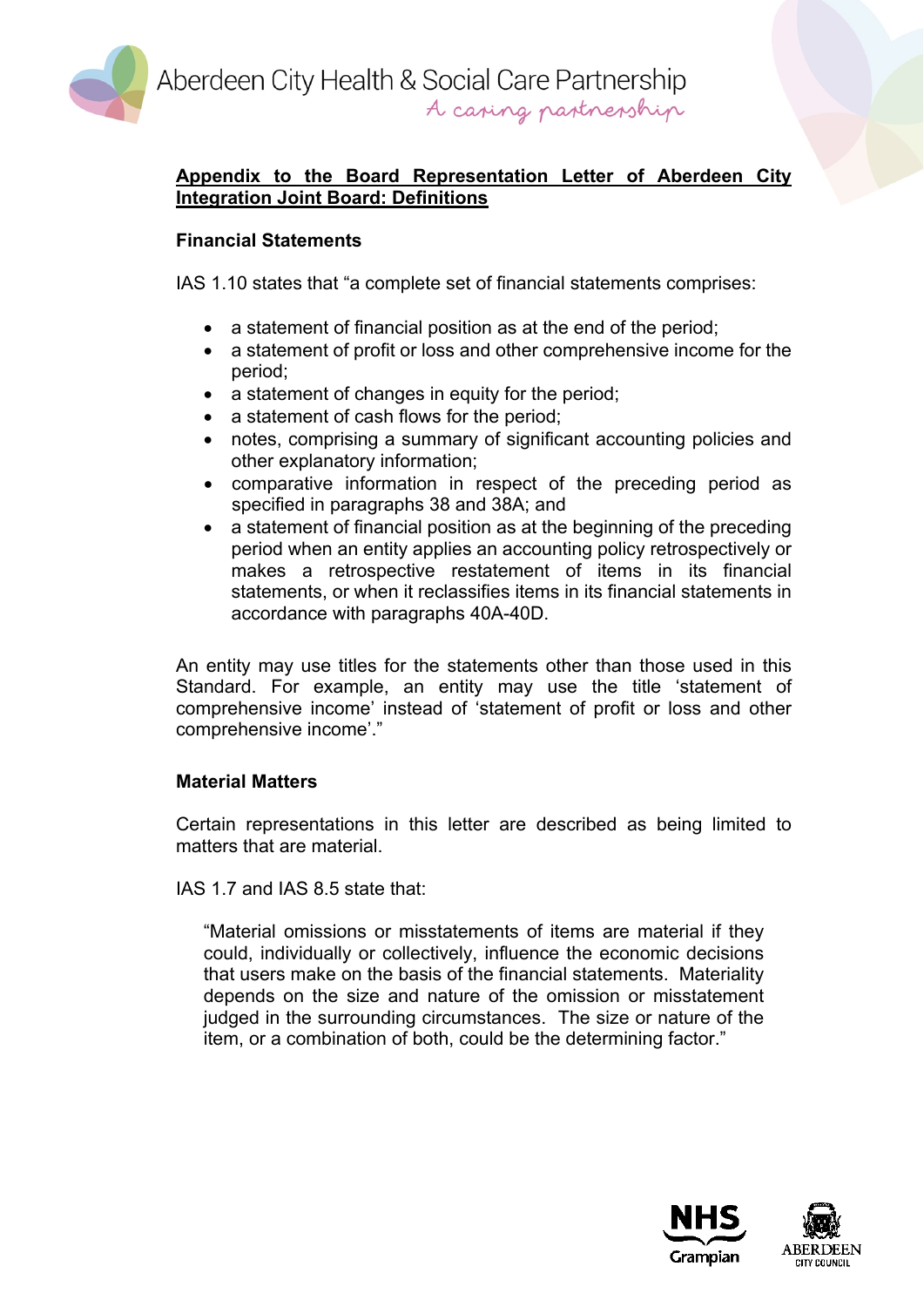

### **Fraud**

Fraudulent financial reporting involves intentional misstatements including omissions of amounts or disclosures in financial statements to deceive financial statement users.

Misappropriation of assets involves the theft of an entity's assets. It is often accompanied by false or misleading records or documents in order to conceal the fact that the assets are missing or have been pledged without proper authorisation.

#### **Error**

An error is an unintentional misstatement in financial statements, including the omission of an amount or a disclosure.

Prior period errors are omissions from, and misstatements in, the entity's financial statements for one or more prior periods arising from a failure to use, or misuse of, reliable information that:

- a) was available when financial statements for those periods were authorised for issue; and
- b) could reasonably be expected to have been obtained and taken into account in the preparation and presentation of those financial statements.

Such errors include the effects of mathematical mistakes, mistakes in applying accounting policies, oversights or misinterpretations of facts, and fraud.

#### **Management**

For the purposes of this letter, references to "management" should be read as "management and, where appropriate, those charged with governance".

#### **Related Party and Related Party Transaction**

#### **Related party:**

A related party is a person or entity that is related to the entity that is preparing its financial statements (referred to in IAS 24 *Related Party Disclosures* as the "reporting entity").

- a) A person or a close member of that person's family is related to a reporting entity if that person:
	- i. has control or joint control over the reporting entity;
	- ii. has significant influence over the reporting entity; or